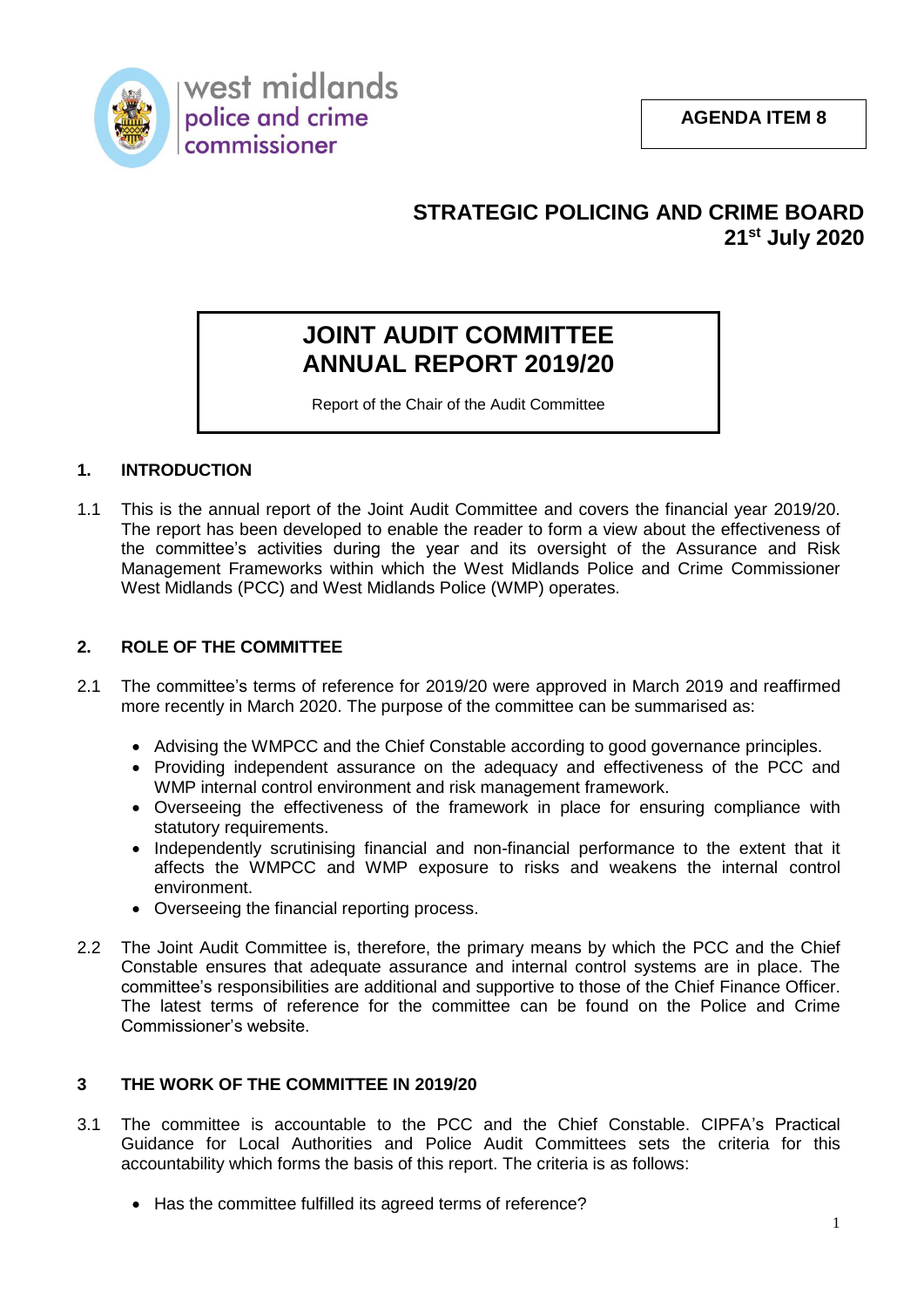- Has the committee adopted recommended practice?
- Have the development needs of committee members been assessed and are committee members accessing briefing and training opportunities?
- Has the committee assessed its own effectiveness or been the subject of a review?
- What impact has the committee had on the improvement of governance, risk and control?

This report sets out progress made by the committee against each of these criteria.

## **Has the Committee fulfilled its agreed terms of reference?**

- 3.2 The specific objectives of the committee during 2019/20 was to oversee the following arrangements:
	- Internal Control Environment
	- Corporate Risk Management
	- Regulatory Framework
	- **•** Internal Audit
	- External Audit
	- Financial Reporting
	- Inspection and Review
- 3.3 The committee has met its requirements during the year. A total of 43 reports were considered, the details of which are provided in Appendix A. The key activities are summarised below:
	- **Internal Control Environment** The committee maintained oversight of the preparation of Annual Governance Statements for the PCC and WMP, which are consistent with the principles of the *CIPFA/SOLACE Framework: Delivering Good Governance in Local Government*. The Annual Governance Statements were considered by the committee prior to their final production.

The committee also considered the robustness of the internal control environment through reports from both internal and external audit.

 **Corporate Risk Management** - Risk Management updates of the PCC and WMP were considered at each committee meeting. The risk registers presented to each meeting focused on the most strategic risks. Members of the Committee also received risk management training in September 2019 as part of their ongoing development.

More recently, Members have challenged on risks relating to Covid-19 and the impact on the Force and OPCC.

 **Regulatory Framework** - Specific aspects of the regulatory framework, such a review of Accounting Policies, Treasury Management Strategy, Anti-Fraud and Corruption arrangements etc. have taken place during the year.

The annual effectiveness review of anti-fraud and corruption arrangements included an update on internal investigations undertaken by the Professional Standards Department, providing oversight on matters of conduct and behaviour.

The committee has maintained an overview in respect of financial regulations and contract standing orders through the assurance work provided by internal audit during the year on key financial systems; including, VAT, Fixed Asset Register, Supplier Relationship Management etc.

**Internal Audit** – Internal audit activity updates were reviewed at every meeting with updates on agreed plans, performance of the internal audit team and significant findings from those audits with a 'Limited' or 'Minimal' opinion being considered. The internal audit findings considered by the committee continue to be wide ranging, for example; Missing Persons Process, Drones, Crime Data Integrity and the implementation of new systems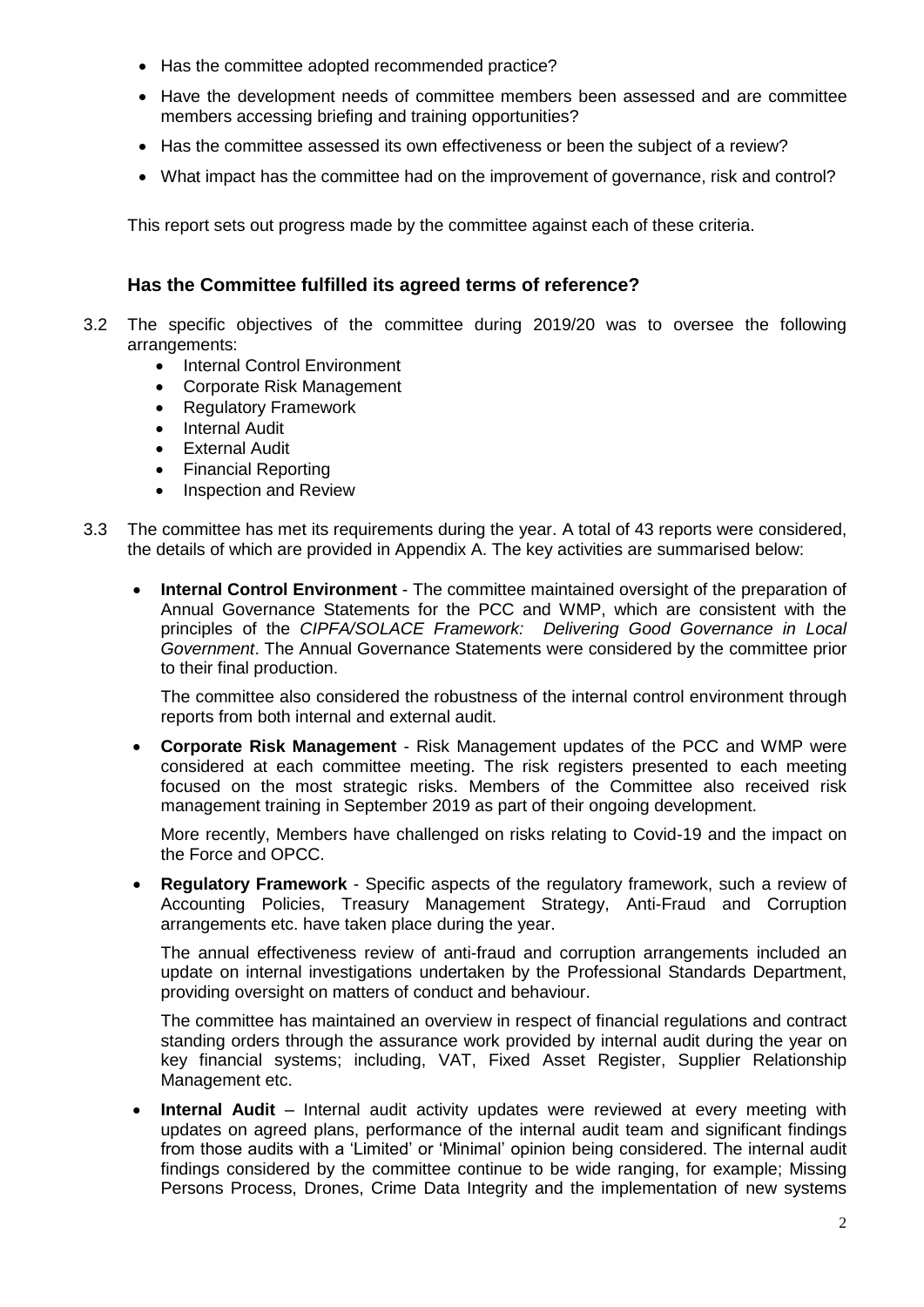such as Controlworks, the new command and control system. Where appropriate, the committee requested additional updates from management to gain additional assurances around the audit findings.

The committee also monitored the implementation of internal audit recommendations and challenged progress made by management and in some cases requested the findings of follow-up reviews be fully reported back.

In addition, updates on internal audit's compliance against the Public Sector Internal Audit Standards have also been deliberated. In March 2020, the committee endorsed the Internal Audit Strategy and Audit Charter and the Work Programme for 2020/21.

 **External Audit** – External audit activity was reviewed at each meeting with plans and regular update reports received. Regular sector updates from external audit on emerging national issues and developments that may be relevant to the PCC and WMP were considered as part of these updates. The committee also discussed the performance of external audit against their pre-defined Key Performance Indicators.

Whilst the terms of reference refer to the committee approving the external audit fees, in practice this does not occur as fees are set nationally. The committee are however made aware of the fees through external audit reports and have the opportunity to comment.

The committee have been kept appraised of the appointment of external auditors through Public Sector Audit Appointments Limited (PSAA), and have recently considered information relating to the future of Local Government Audit issued by PSAA.

 **Financial Reporting** – Statements of Accounts were reviewed prior to their final production in addition to the committee considering the related external auditor's report at an extraordinary meeting held in July 2019. Accounting Policies and Treasury Management Strategy were also considered during the year.

Members also reviewed the HMICFRS VFM outcomes that are published annually and requested additional work to investigate the significant outliers, the results of which will be considered during 2020/21.

 **Inspection and Review** – Regular updates from HMICFRS inspections were considered at each meeting, which include details of recommendations or improvement actions and gradings awarded for each inspection. Where relevant, the Committee asked for additional information and updates to be provided.

## **Has the committee adopted recommended practice?**

- 3.4 The CIPFA Practical Guidance for Local Authorities and Police Audit Committees was published during 2018/19. An assessment was completed of the committee's terms of reference against the model terms of reference detailed in the guidance. Only minor revisions were required that were approved by the Committee in March 2019 and subsequently reapproved in March 2020.
- 3.5 In March 2019, the committee also completed a self-assessment against the requirements set out in the CIPFA guidance. This assessment proved positive, with only minor training and development areas being identified following an extended discussion facilitated by Grant Thornton. These included:
	- Seeking clarity over how certain aspects of the committee's oversight responsibilities operate in practice – Having a greater understanding of how the risk process operates would allow for more proactive scrutiny.
		- *Committee Members attended a risk management training session in September 2019 where both the Force and OPCC risk strategies were explained in further detail. This has increased members awareness allowing for more robust scrutiny.*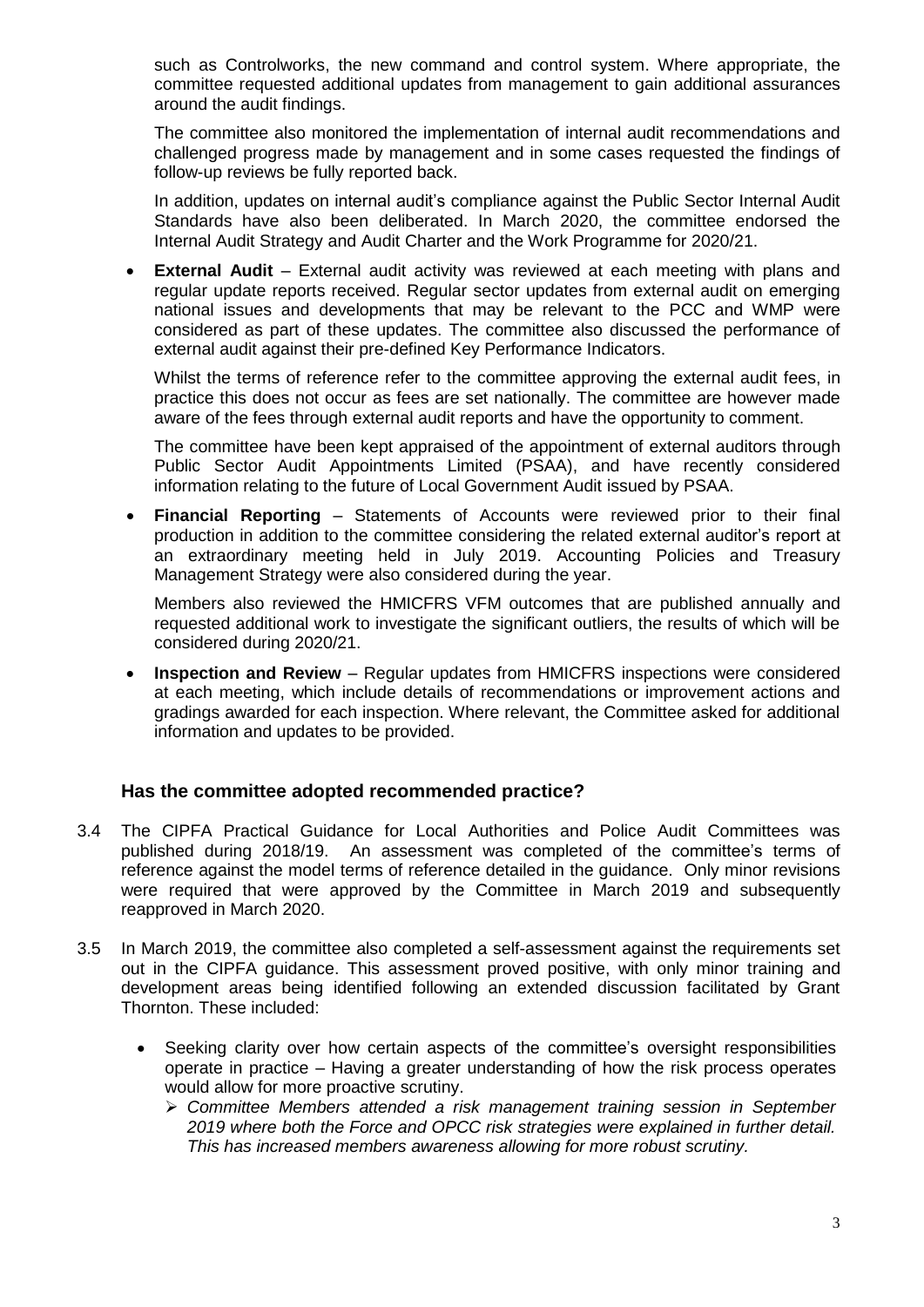- Exploring further opportunities to evaluation the effectiveness of the committee This would provide additional assurance that the committee is fulfilling its role effectively and it is adding value.
	- *This has not been fully progressed, in part due to the uncertainty around ongoing membership of the Committee as a result of PCC elections. The Chair has however held regular briefings with both the PCC and Chief Constable providing a platform for any compliments or areas of concern to be discussed.*
- Strengthening and supporting accountability An audit committee is most effective in supporting accountability when it discussed governance, risk and control issues with the responsible officers directly. Wider attendance of responsible officers and risk owners will be considered going forward.
	- *The Committee continues to invite representatives for specific items, particularly in respect of internal audit findings, for example Missing Persons lead and Shared Services representatives were requested to attend during the year. There has not been a need for any risk owner to attend during the year, but this would be considered if necessary.*

The Committee will consider the benefit of undertaking a further self-assessment against the CIPFA requirements during 2020/21 as there have been recent changes in membership of the Committee.

## **Have the development needs of committee members been assessed and are committee members accessing briefing and training opportunities?**

3.6 Following the self-assessment against the requirements of the CIPFA guidance undertaken by Members in March 2019, formal training requirements were considered early in the year and the priority training identified was in respect of the risk management arrangements to provide members with a greater understand of the process. Training on the risk management processes of both the Force and OPCC was undertaken by Members in September 2019.

### **Has the committee assessed its own effectiveness or been the subject of a review?**

3.7 In March 2019, the committee assessed its own effectiveness against the CIPFA guidance and Grant Thornton's 'Examining the Evidence - Audit Committee effectiveness in the police sector.' The result of this exercise were largely positive with only minor exceptions being identified, as discussed in paragraph 3.5.

The PCC elections, originally planned to take place in May 2020, may have instigated a significant change in membership of the committee in 2020/21, therefore a further assessment was not felt appropriate in March 2020. However, as a result of the PCC elections being postponed until 2021 and the addition of new members onto the committee, consideration will be given to whether a further assessment would be beneficial during 2020/21.

### **What impact has the committee had on the improvement of governance, risk and control?**

- 3.8 A wide range of issues were considered by the committee during the year, providing independent scrutiny of the PCC and the Chief Constable. The committee has made an impact on the governance of both organisations as demonstrated in the following examples:
	- The committee has continued to maintain oversight of HMICFRS inspection findings during the year.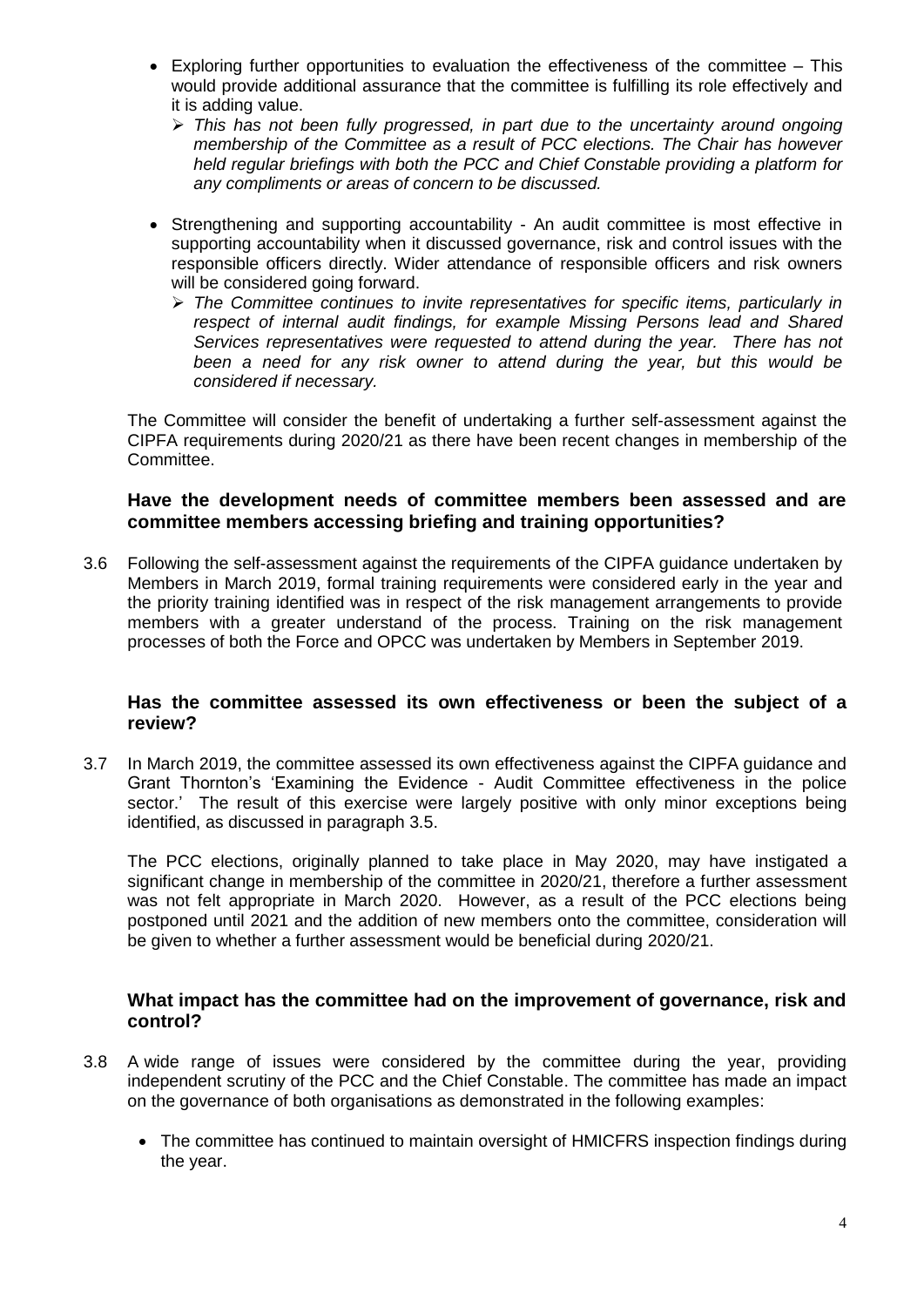- Increased scrutiny of risk registers has enabled the committee to contribute to developments within the risk management arrangements of the PCC and WMP. The committee received training in the risk management arrangements of both the force and OPCC allowing them to understand the approaches taken to managing risk and allow more structured scrutiny.
- The committee ensures that the work of internal audit continues to be directed to those areas of greatest risk. For matters of significant weaknesses raised by internal audit, the committee have receiving updates directly from WMP and the OPCC to gain a greater level of assurance around progress made to address these high risk areas.
- The committee has a played a key role in reviewing the annual accounts and annual governance statements, providing assurance to the PCC and Chief Constable before they formally approve these documents.
- The committee monitors the performance of the internal and external auditors and members have continued to actively participate in nationally held PSAA Local Audit Quality Forum events and receive updated on the Future of Local Government Audit.
- The Scheme of Governance Framework, which sets out how the PCC and the Chief Constable conduct their organisations business both jointly and separately was considered by the committee during the year.

## **4 Membership of the Committee and Attendance Record**

- 4.1 The committee comprises of five members and is chaired by Sue Davis. During 2019/20 there were a number of changes to the membership of the committee, despite these changes all meetings held were quorate. The members and their duration of membership during the year was as follows:
	- Sue Davis (Chair) Member for all of 2019/20
	- Christine Barve (Vice Chair) Member until September 2019
	- Cath Hannon Membership break between September 2019 to April 2020
	- Ernie Hendricks Member until January 2020
	- Gurinder Singh Josan Member for all of 2019/20
	- Brendan Connor Member from December 2019
	- Richard Hollands Member from January 2020
- 4.2 The Committee met formally on four occasions during 2019/20, one of which was an extraordinary meeting to discuss external audit's findings in relation to the draft statement of accounts. The meeting planned for March 2020 was impacted by Covid-19 and the scrutiny function was managed virtually, full attendance for this meeting has been assumed in the table below. The attendance of members was:

#### Table 1: Joint Audit Committee Attendance 2019/20

| <b>Member</b>                | No. of<br><b>Meetings were</b><br>attendance<br>requested | <b>Number of</b><br><b>Meetings Attended</b> | % of Meetings<br><b>Attended</b> |
|------------------------------|-----------------------------------------------------------|----------------------------------------------|----------------------------------|
| Sue Davis - Chair            |                                                           | 5                                            | 100%                             |
| Christine Barve - Vice Chair |                                                           | 2                                            | 100%                             |
| Ernie Hendricks              |                                                           |                                              | 100%                             |
| Cath Hannon                  | າ                                                         |                                              | 50%                              |
| Gurinder Singh Josan         | 5                                                         | 5                                            | 100%                             |
| <b>Brendan Connor</b>        | າ                                                         | 2                                            | 100%                             |
| <b>Richard Hollands</b>      |                                                           |                                              | 100%                             |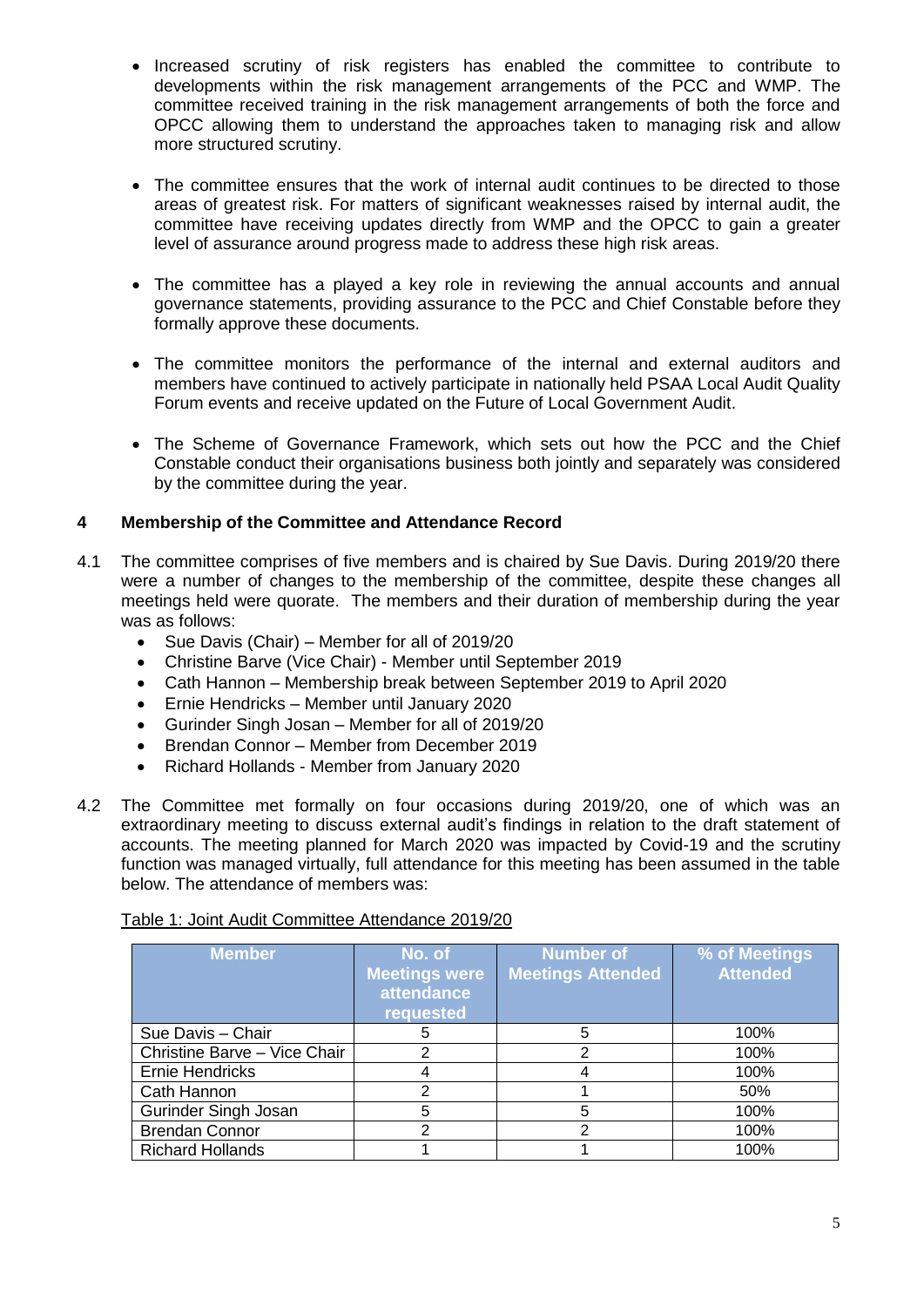- 4.3 One declaration of interest was recorded during the year in respect of an item reported by Internal Audit in respect of mental health. The Chair declared an interest due to her role as Chair of a local Mental Health Trust. Another member chaired this item, as per agreed protocol.
- 4.4 In addition to the members, the Chief Executive, Chief Finance Officer, Head of Internal Audit, Deputy Chief Constable, Director of Commercial Services, representatives from external audit (Grant Thornton) and other officers, as appropriate, attended committee meetings.

### **5 PRIORITIES FOR 2020/21**

- 5.1 The schedule of work for 2020/21 was approved by the committee in March 2020 and includes reviews of the internal and external annual audit plans, statements of accounts, annual governance statements, annual audit reports, internal audit updates, treasury management strategy, accounting policies, risk management strategy, risk registers, HMICFRS updates and anti-fraud and corruption effectiveness.
- 5.2 Looking forward, the committee will be enhancing its effectiveness by developing in the following areas:
	- Continuing to receive a wider range of assurance on key corporate and strategic risks facing the PCC and WMP, through examination of risk registers, the risk based approach to internal audit and on scrutiny of progressing areas for improvement identified in HMICFRS inspections.
	- The committee will continue to strengthen and support accountability by discussing governance, risk and control issues directly with responsible officers, where considered appropriate.
	- Oversight of the internal investigations will be maintained and the committee will consider any revisions required to the anti-fraud and corruption arrangements, both of which are key to promoting a strong ethical and counter fraud culture.
	- Involvement in assessing internal audit against Public Sector Internal Audit Standards and in reviewing the effectiveness of internal audit through its regular reporting on performance will continue. Preparations for the next external assessment of internal audit will commence towards the end of 2020/21 and the Committee will consider the proposals put forward for this assessment.
	- Providing oversight of the Corporate Governance arrangements through any updates from the internal Joint Corporate Governance Board and through review of the annual governance statements.
	- Considering whether a further self-assessment would be beneficial in light of the new membership of the committee. This may determine whether any further training is required, whether this be formal external training or internal awareness sessions.
- 5.3 The committee will be considerate of the response put in place by policing in relation to COVID-19, and the committee's work programme during the year will therefore remain flexible.

#### **6 CONCLUSION**

- 6.1 The committee's primary contribution to the PCC's and WMP strategic objectives is to ensure the governance, control, risk management and audit systems which underpin the work of the PCC/Force are sound, reliable, robust and secure.
- 6.2 This report gives an overview of the comprehensive range of work undertaken by the committee, which has enabled it to conclude that the Commissioner's / Chief Constable's system of checks and balances remain adequate and effective and that the overall arrangements for corporate governance are deemed satisfactory.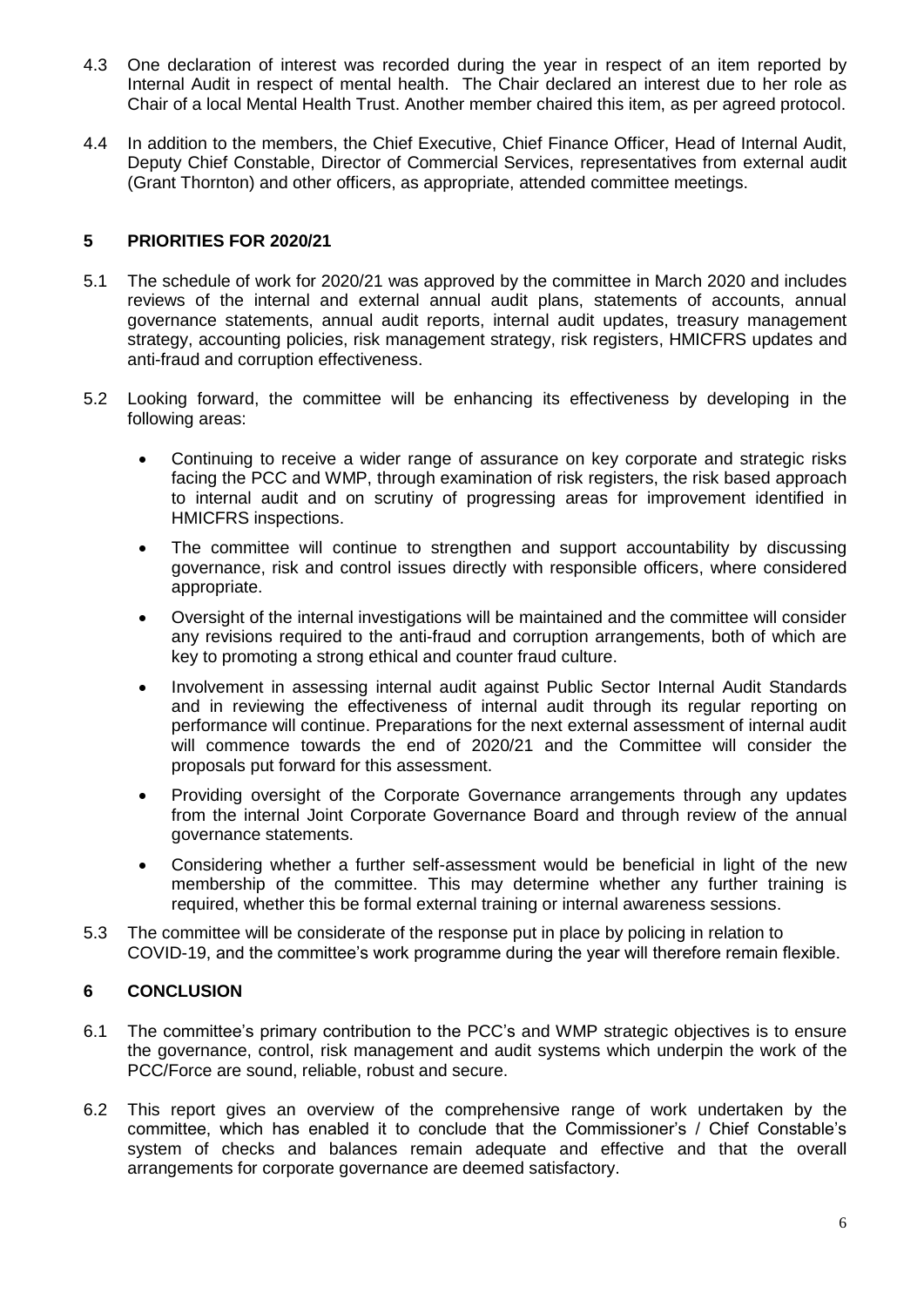- 6.3 The committee reviewed its effectiveness against its terms of reference and has continued to develop the areas for improvement identified in the self-assessment undertaken in March 2019, against the revised CIPFA Practical Guidance for Local Authorities and Police Audit Committees.
- 6.4 The committee continues to recognise the significant challenges facing the Commissioner and the Chief Constable and aims to promote and support good governance. Any advice offered will be considerate of these challenges.
- 6.5 The continued openness of the Police and Crime Commissioner and Chief Constable and the value they place on the work of the Joint Audit Committee in assisting them to provide best value to local citizens is acknowledged. I was especially grateful for the flexible and swift response from the OPCC to the series of changes in Committee membership, which allowed us to maintain both our impressive levels of attendance and our customary vigorous scrutiny throughout the year.
- 6.6 I would like to thank my fellow committee members and officers for their support in enabling us to achieve our objectives during 2019/20.

**Sue Davis Chair Joint Audit Committee 2019/20**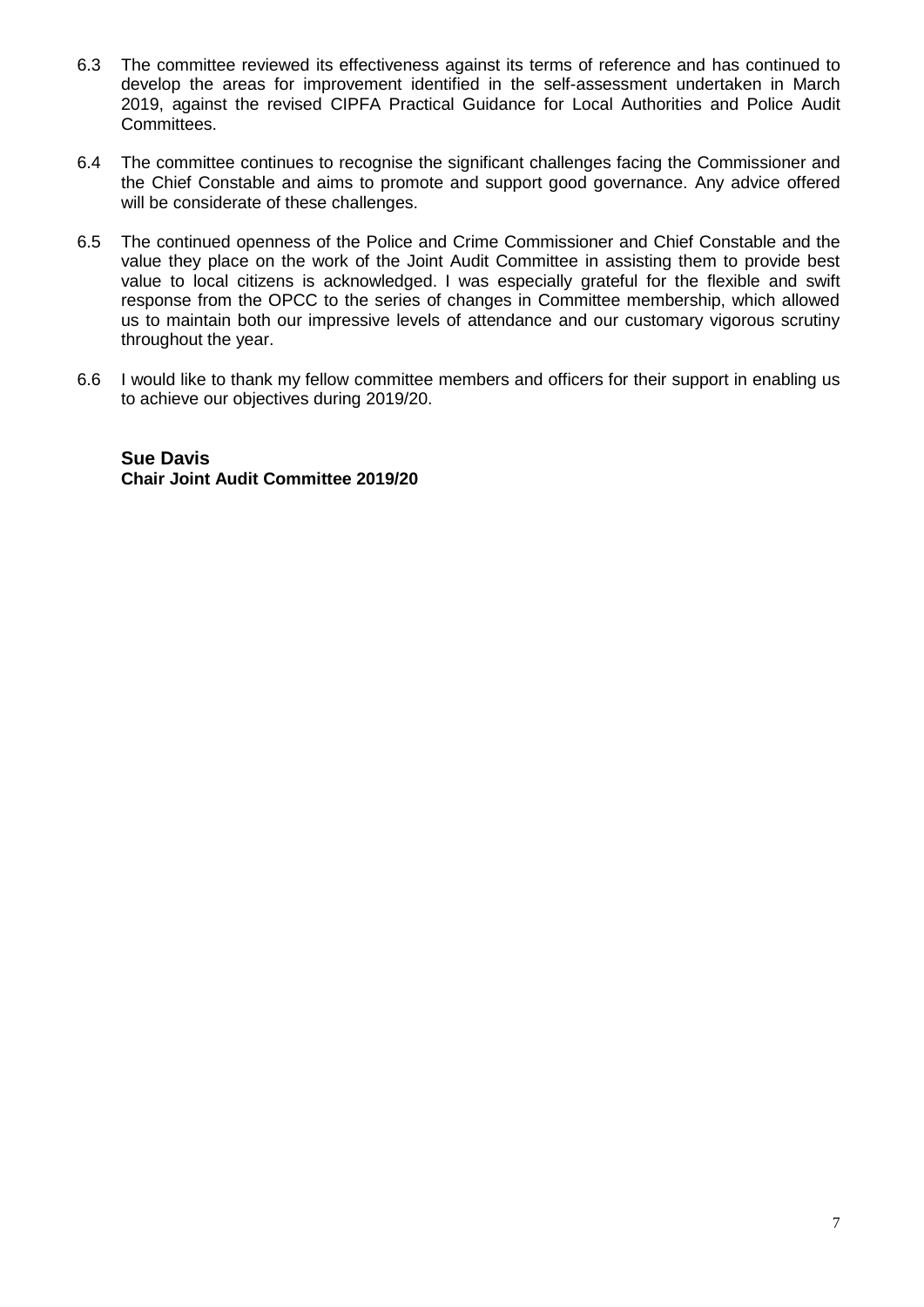#### **Reports Considered by the Joint Audit Committee 2019/20**

#### **June 2019**

- Statement of Accounts
- Annual Governance Statements
- Internal Audit Annual Report 2018/19
- Internal Audit Activity Report 2019/20
- Internal Audit Quality Assurance and Improvement Programme
- HMICFRS Inspections Update
- Force Risk Management Strategy, including Force Risk Register and OPCC Risk **Register**
- Insurance update
- External Audit progress report and Sector Update
- External Audit 2018/19 Fee letters
- Joint Audit Committee Annual Report 2018/19
- Joint Audit Committee Work Plan 2019/20

#### **July 2019**

External Audit Joint Audit Findings report

#### **September 2019**

- Treasury Management Update
- Force Risk Management Strategy, including Force Risk Register and OPCC Risk **Register**
- Internal Audit Activity Report 2019/20
- HMICFRS Inspections Update
- External Audit Annual Audit letter
- External Audit KPI Outcomes Report 2018/19
- External Audit Progress Report and Sector Update
- Joint Audit Committee Work Plan 2019/20
- Scheme of Governance

1 Private Item report

#### **December 2019**

- Force Risk Management Strategy, including Force Risk Register and OPCC Risk **Register**
- Internal Audit Activity Report 2019/20
- HMICFRS VFM Profiles
- HMICFRS Inspections Update
- Anti-Fraud & Corruption Annual Effectiveness Review / Investigations Update from Professional Standards
- External Audit KPI Outcomes Report 2018/19 Management and member Assessment
- External Audit Progress Report and Sector Update
- Joint Audit Committee Work Plan 2019/20

#### **March 2020**